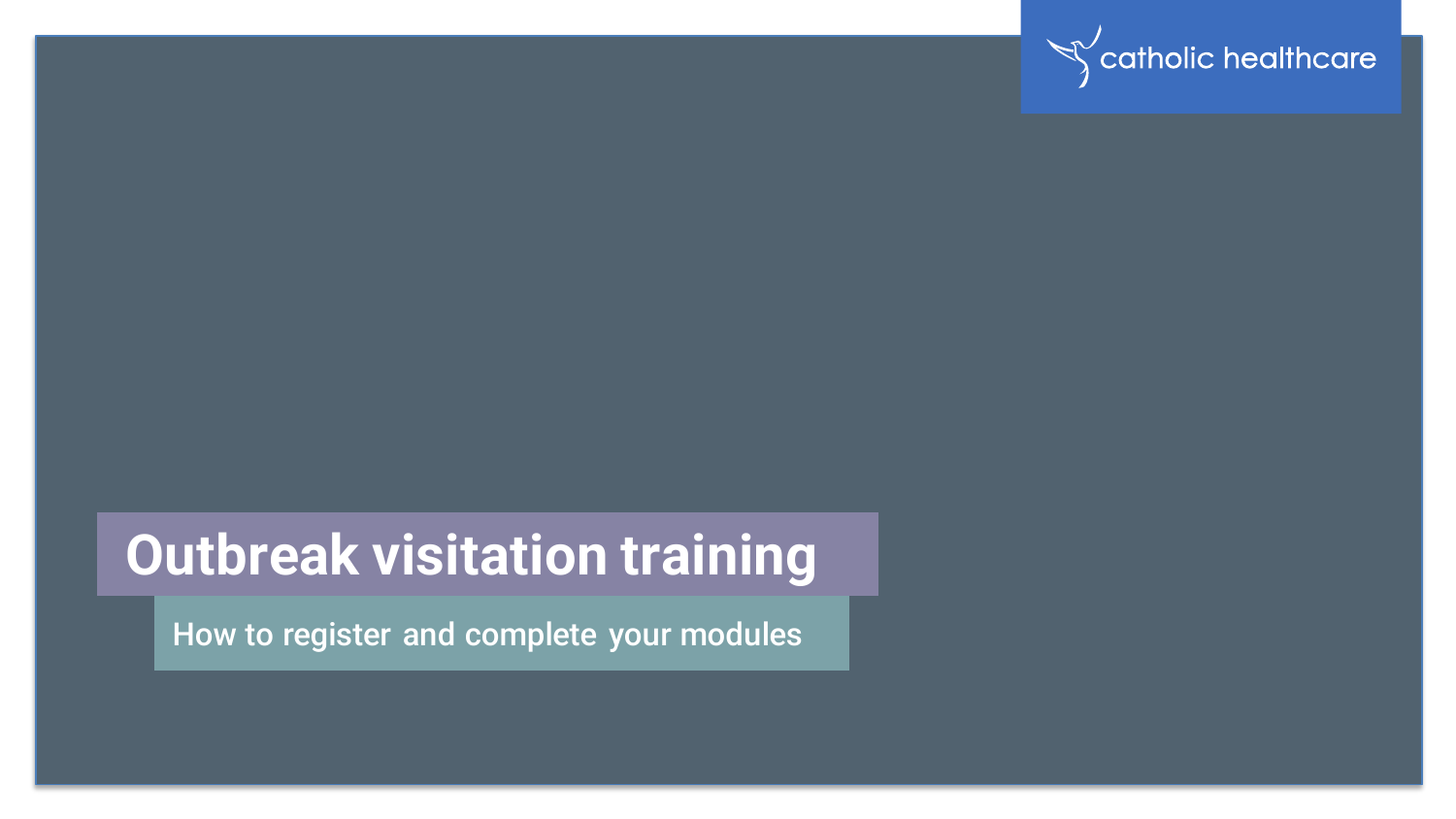# **Registering**

### nolic healthcare

### Click [here](http://bttr.im/d94nk) to register.

• You will need to enter a unique username to identify yourself to the system. You should select something that is easy for you to remember such as your email address or your name.



| usemame.                    |                   | Username              |                                                                   |                           |
|-----------------------------|-------------------|-----------------------|-------------------------------------------------------------------|---------------------------|
| Username                    |                   | Password<br>          |                                                                   |                           |
| <b>Fmail Address</b>        |                   |                       |                                                                   | <b>Login and Continue</b> |
| <b>Verify Email Address</b> |                   |                       | Already use MylmpactPage.com to volunteer with this organisation? |                           |
|                             | Save and Continue | Go to volunteer login |                                                                   |                           |

- Your username must be at least 6 characters long. If the name you enter is already in use by someone else, you will be prompted to choose another username.
- Once you have entered a username and email address, click 'Save and Continue'.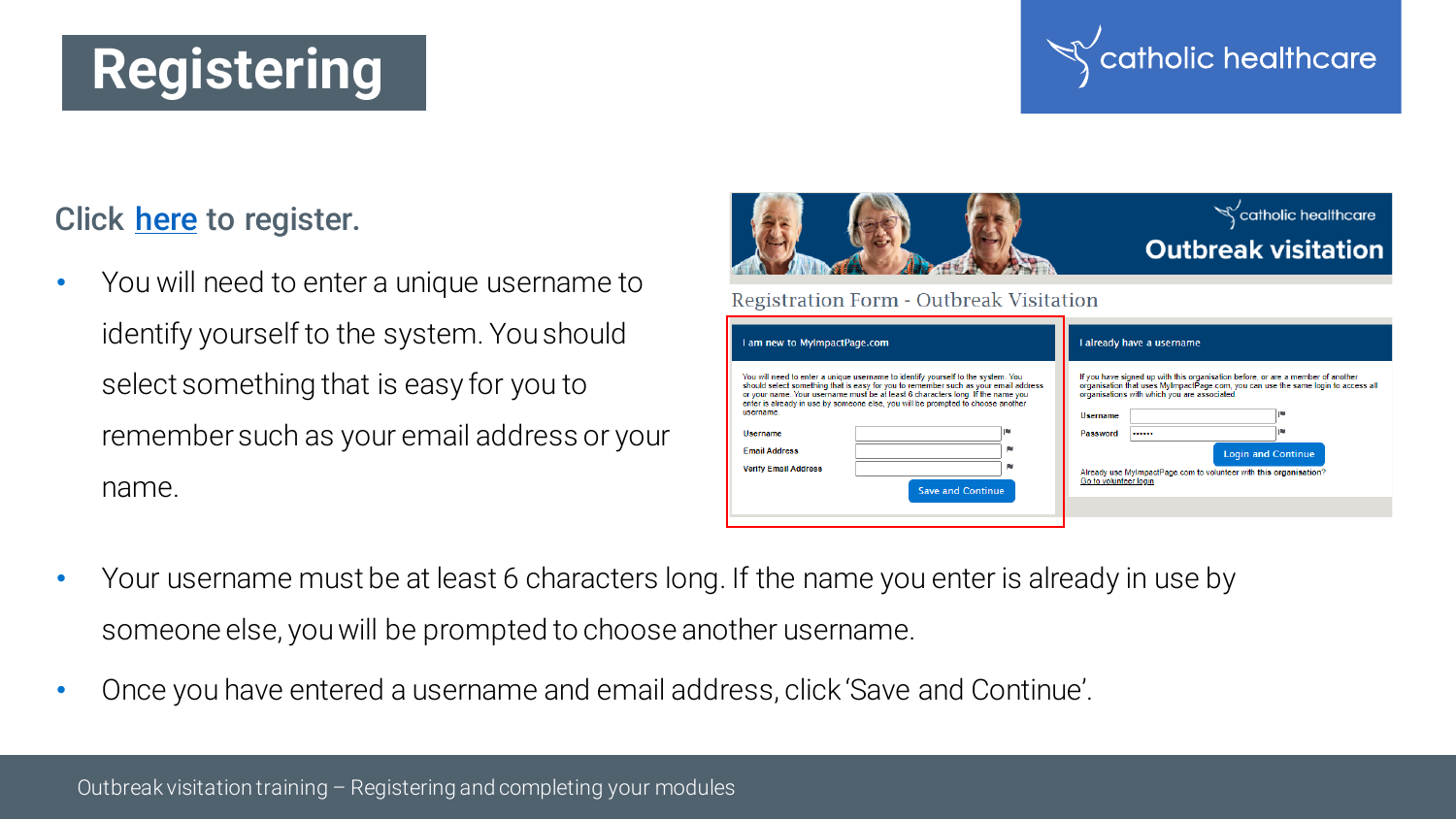# **Registering**

### catholic healthcare

### Complete the registration forms

- Begin by filling in your contact information.
- Please complete all fields flagged on each page.
- You will need to re-enter your username and password.

| ntact Information |  |
|-------------------|--|
|                   |  |

You need to complete all fields flagged (<sup>10</sup>) as required on this page and on the next one. If you don't fill in all required fields and click save on the next page, your application will not be submitted to Outbreak Visitors.

| <b>ACCOUNT</b>                                                   |                        |           |
|------------------------------------------------------------------|------------------------|-----------|
| <b>Username</b>                                                  | chcstest               | (Rd       |
| <b>Password</b>                                                  |                        | (Rd       |
| <b>Confirm Password</b>                                          |                        | (Rd       |
| <b>NAME FIELDS</b><br><b>First Name</b>                          |                        | (Rd       |
| <b>Last Name</b>                                                 |                        | (Rd       |
| <b>ADDRESS</b><br><b>Address line 1</b><br><b>Address line 2</b> |                        | (Rd       |
| Town / City                                                      |                        | (Rd       |
| Country                                                          | Australia              | <b>IN</b> |
| <b>County</b>                                                    | <b>New South Wales</b> | $\vee$  N |
| <b>Post Code</b>                                                 |                        | (Rd       |
| <b>Email Address</b>                                             | chcstaste@gmail.com    | <b>IN</b> |
|                                                                  |                        |           |

Outbreak visitation training – Registering and completing your modules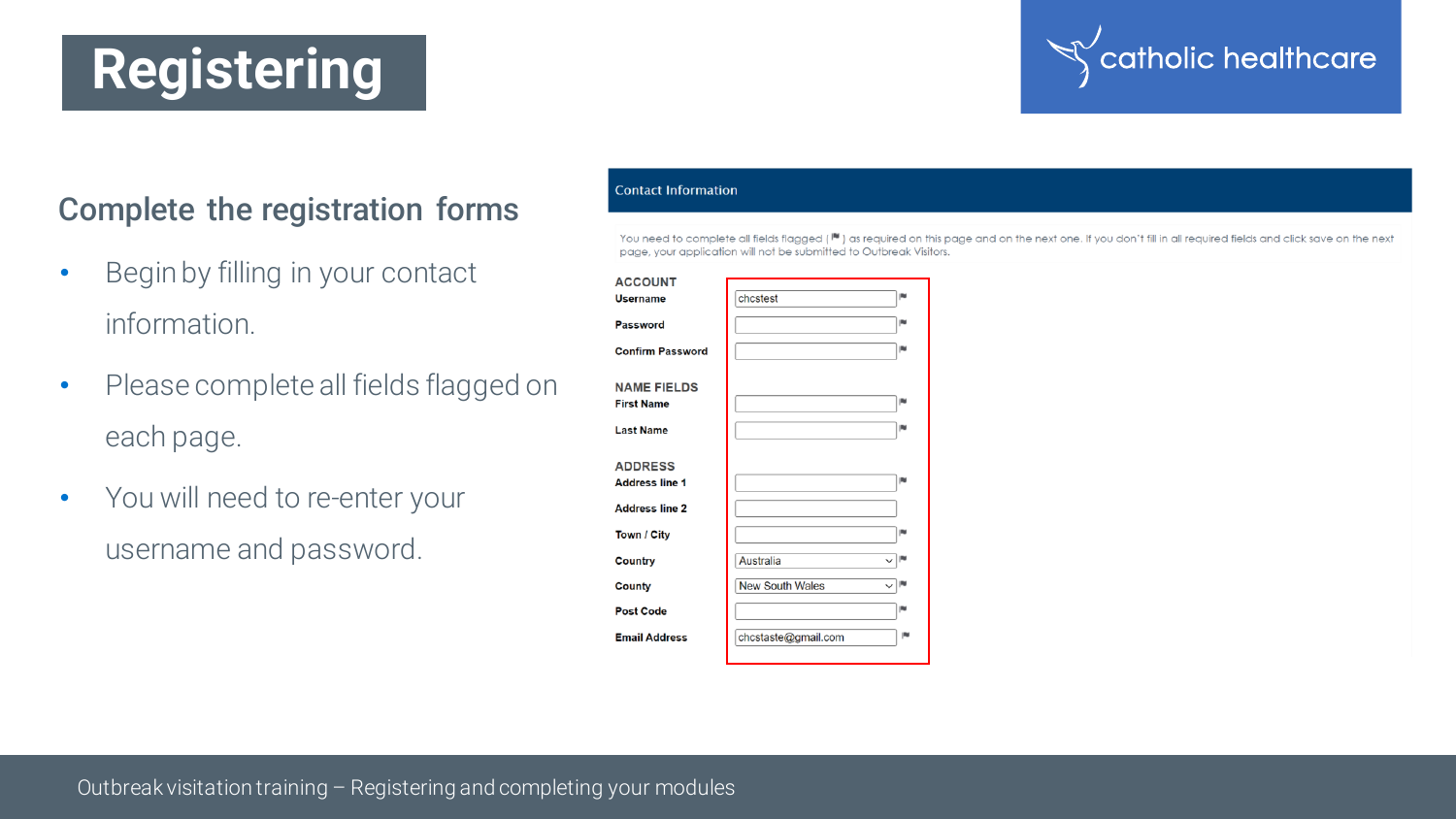#### Outbreak visitation training – Registering and completing your modules

### Complete the registration forms

**Registering**

• Once you are done entering all your contact information, click 'Save and Continue' in the bottom right-hand corner of the page.

| <b>PHONE NUMBERS</b>                   |                                                        |
|----------------------------------------|--------------------------------------------------------|
| Please enter at least one phone number |                                                        |
| <b>Home Phone</b>                      |                                                        |
| <b>Work Phone</b>                      | X                                                      |
| <b>Mobile Phone</b>                    |                                                        |
| <b>Phone Preference</b>                | Not Specified<br>$\checkmark$                          |
| <b>MISC FIELDS</b><br><b>Region</b>    | English (UK)<br>$\checkmark$                           |
| <b>reCAPTCHA</b>                       | I'm not a robot<br><b>reCAPTCHA</b><br>Privacy - Terms |

You need to complete all fields flagged (<sup>Ne</sup>) as required on this page and on the next one. If you don't fill in all required fields and click save on the next page, your application will not be submitted to Outbreak Visitors.



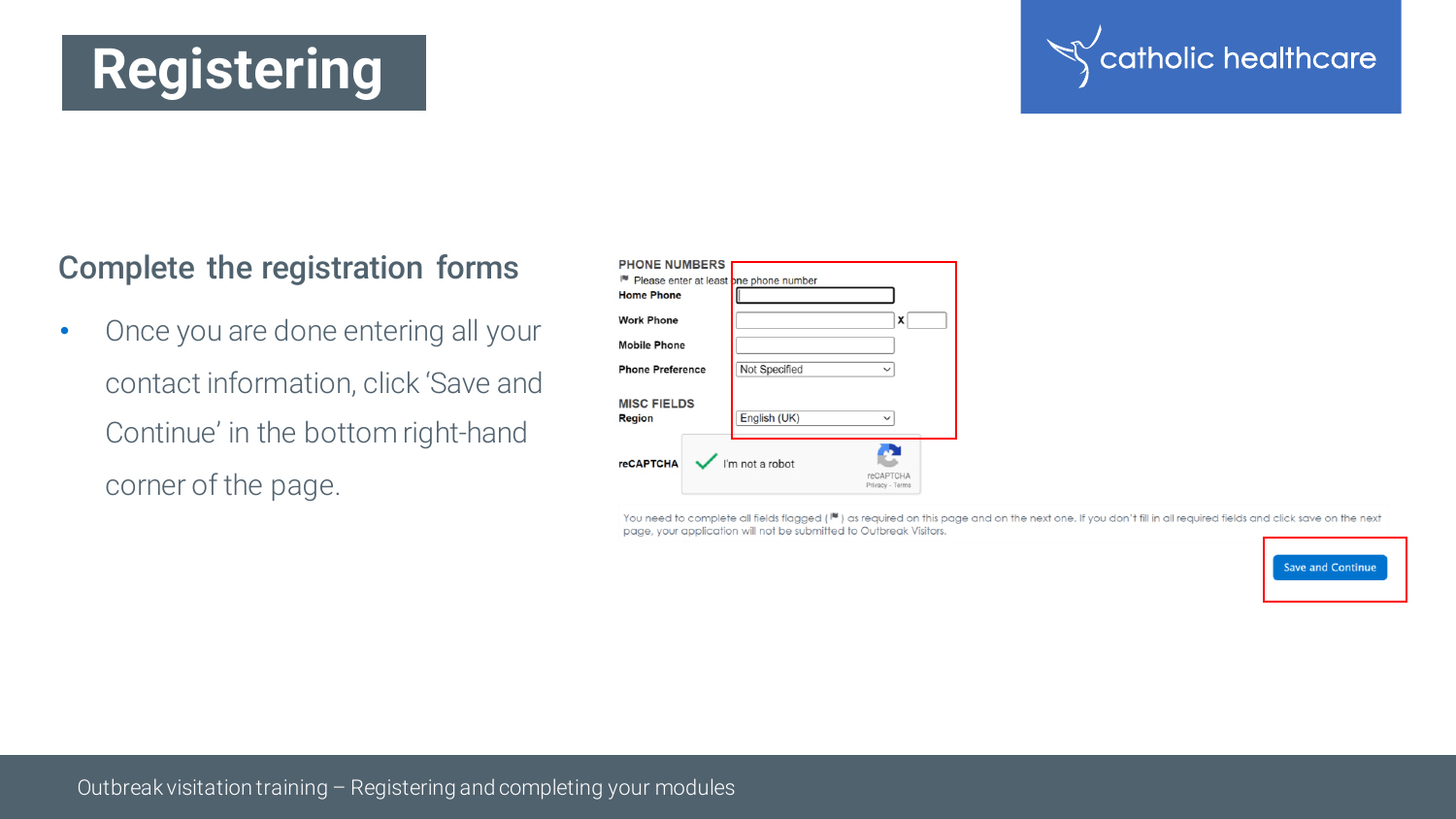# **Registering**

### catholic healthcare

#### Complete the registration forms

- You will then be taken to the final page of the registration form which is 'additional info'.
- You'll know your application was successfully submitted if when you click the 'Submit Application' button, it takes you to another screen.



#### Registration Form - Outbreak Visitation

backpack at all times)

Please note that your application will not get submitted until you fill in all fields flagged (M) as required on this page and click the Submit Application button. You'll know your application was successfully submitted if when you click the 'Submit Application' button, it takes you to another screen. If you stay on this screen, it means you missed a required field and your application has not yet been submitted.

| <b>Additional Info</b>                                                                                                                                                                 |           |   |  |
|----------------------------------------------------------------------------------------------------------------------------------------------------------------------------------------|-----------|---|--|
| <b>Outbreak Visitors</b>                                                                                                                                                               |           |   |  |
| Name of Residential Home                                                                                                                                                               |           | 陶 |  |
| Name of resident                                                                                                                                                                       |           | p |  |
|                                                                                                                                                                                        |           |   |  |
| <b>MEDICAL INFORMATION</b>                                                                                                                                                             |           |   |  |
| Catholic Healthcare has a duty of care to protect<br>your health and safety while you are in the<br>residential home. Do you have any medical<br>conditions that we should know about? | $\vee$  N |   |  |
| If YES, please tell us more about that here (e.g.<br>I have a hop alloray and koop an onlinen in my                                                                                    |           |   |  |

Outbreak visitation training – Registering and completing your modules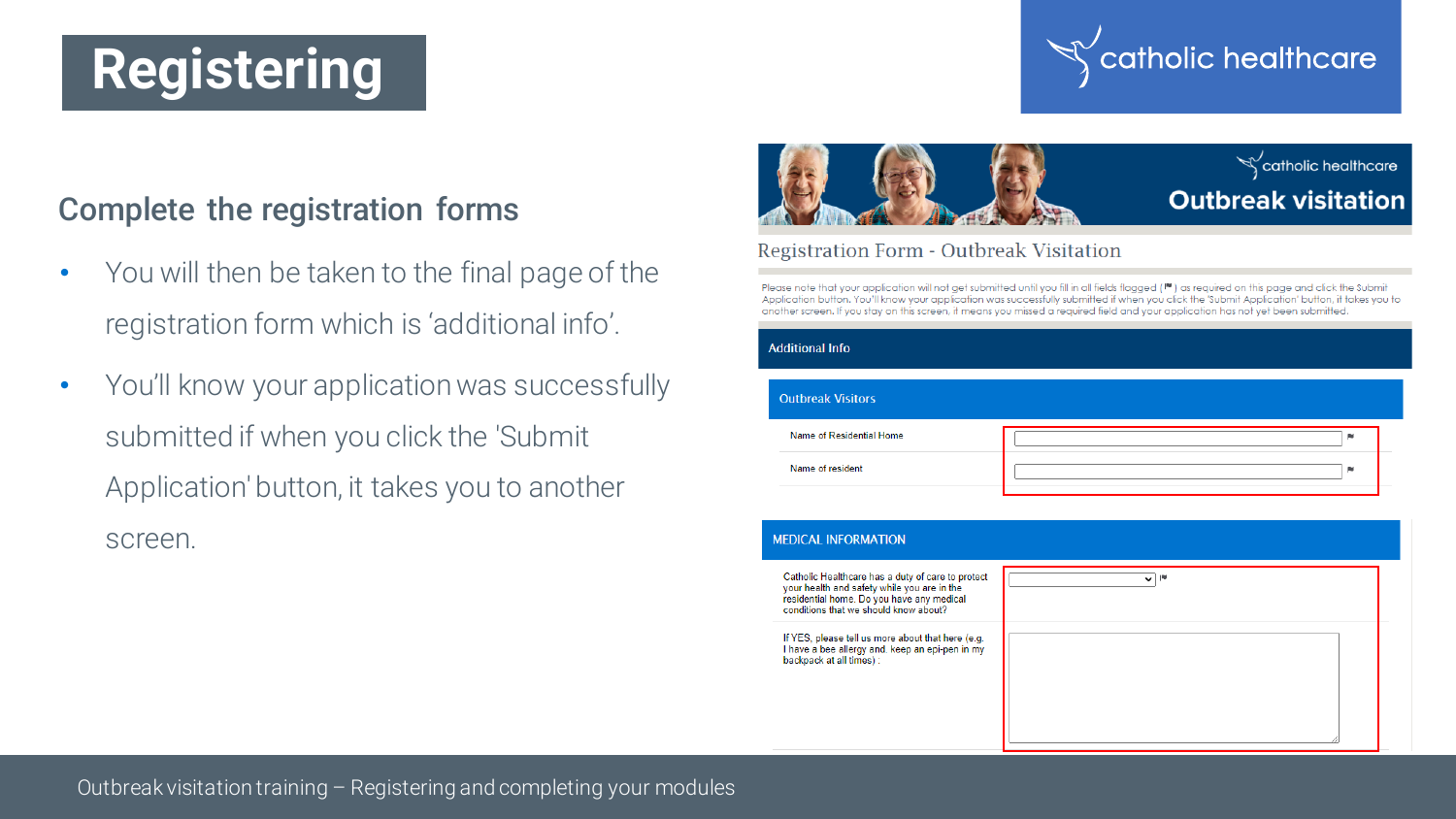## **Modules 1 & 2**



#### You are now ready to commence your training!

- We have developed two e-learning modules to help you understand the risk and responsibilities of you whilst caring for your loved one during times of infectious disease outbreaks.
- To commence your training, click [here](http://bttr.im/9cuko).

**Application Complete** 

Thank you for registering. Please click here to commence your training: http://bttr.im/9cuko

Outbreak visitation training – Registering and completing your modules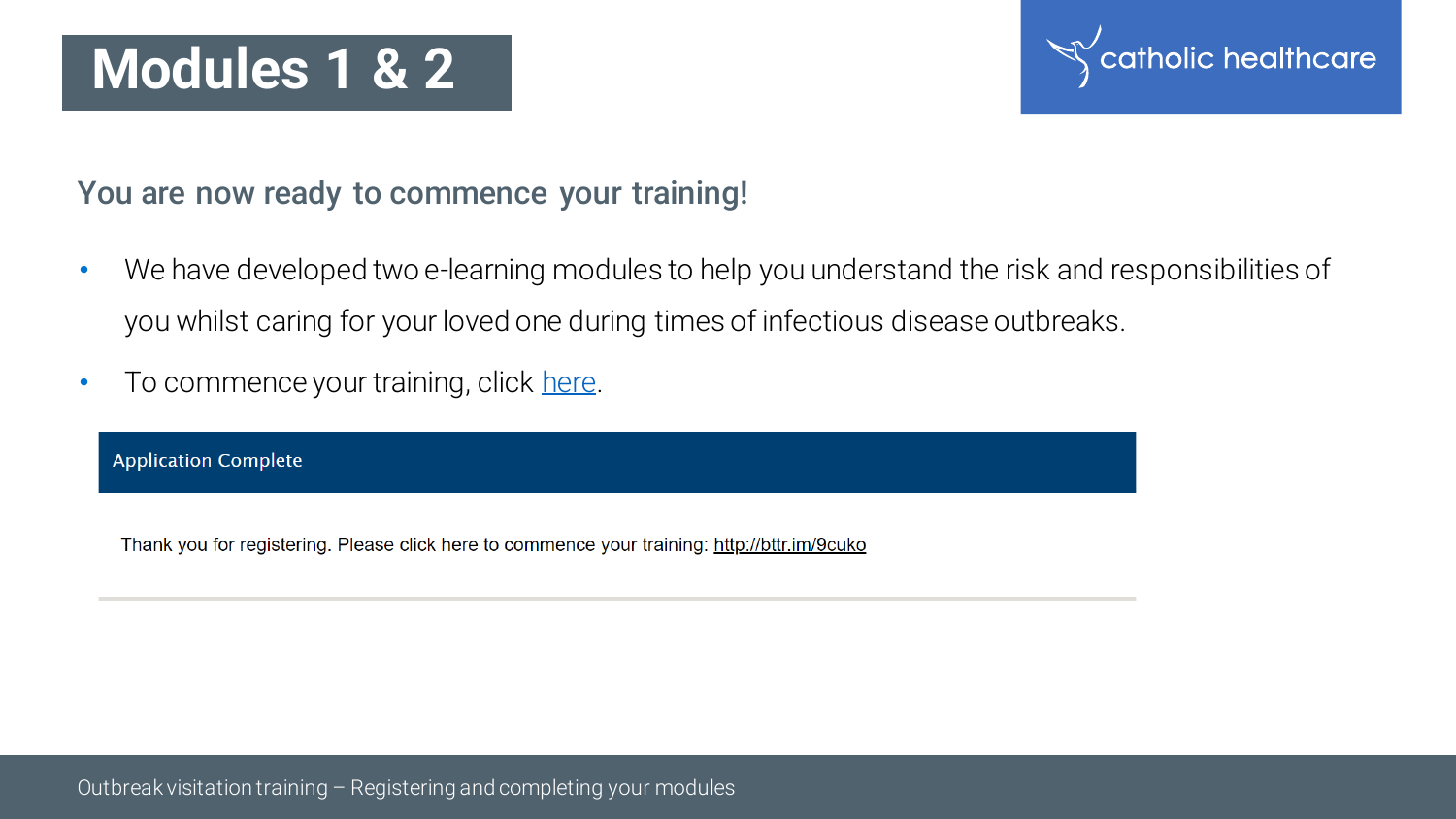## **Modules 1 & 2**

#### Other ways to access your e-learning modules



• [Module 1](http://bttr.im/9cuko) • [Module 2](http://bttr.im/kfcr7)



catholic healthcare

As another alternative, you can access your training modules under 'MY PROFILE' > Training.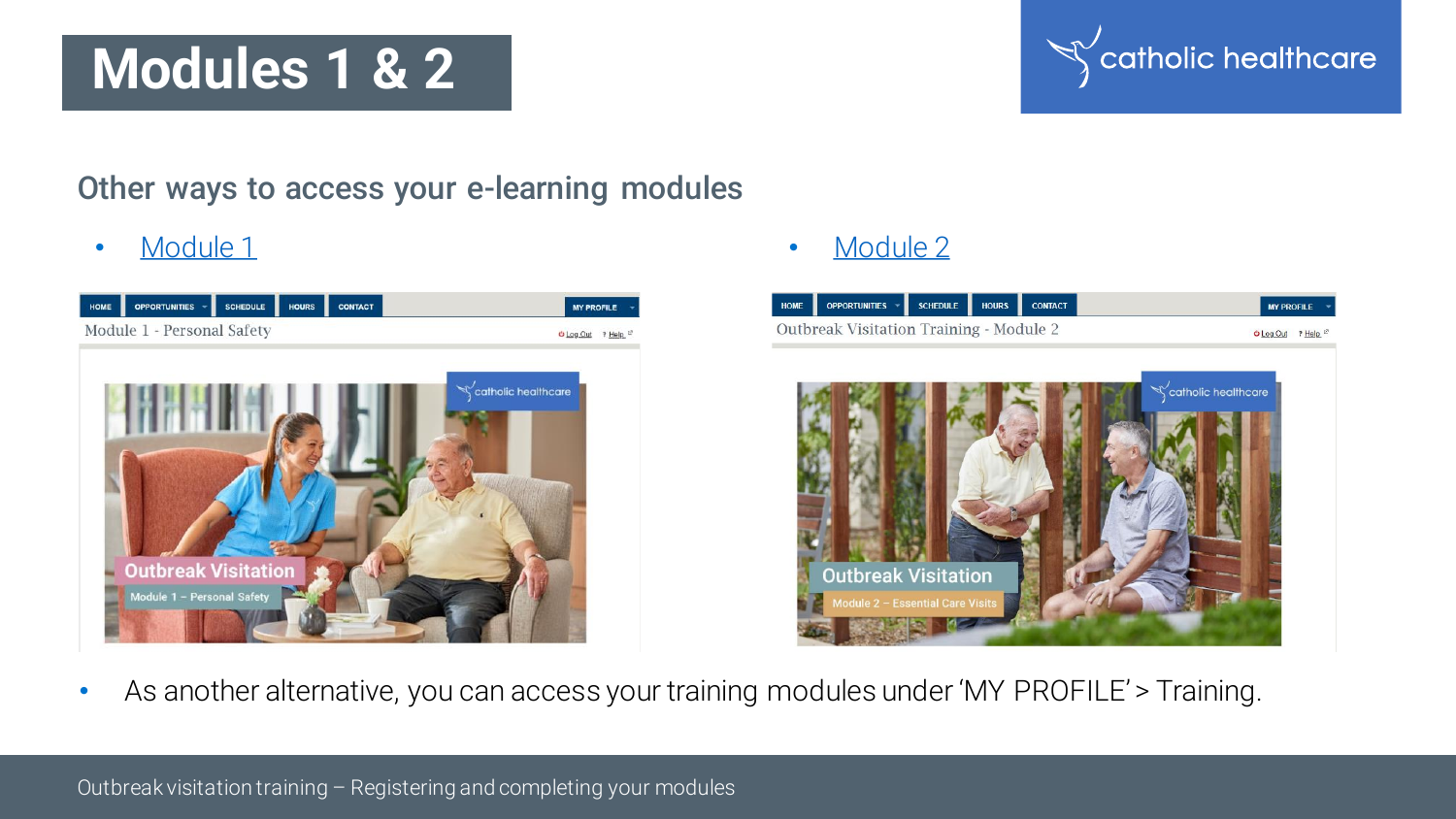### **Modules Overview**

### **olic** healthcare

You are now ready to commence your training!

• We have developed two e-learning modules to help you understand the risk and responsibilities of you whilst caring for your loved one during times of infectious disease outbreaks.

|                                                                                                                                                                                                                                                                              |               | catholic healthcare                     |  |
|------------------------------------------------------------------------------------------------------------------------------------------------------------------------------------------------------------------------------------------------------------------------------|---------------|-----------------------------------------|--|
|                                                                                                                                                                                                                                                                              |               | <b>Outbreak visitation</b>              |  |
| <b>OPPORTUNITIES</b><br><b>SCHEDULE</b><br><b>HOURS</b><br><b>HOME</b><br><b>CONTACT</b>                                                                                                                                                                                     |               |                                         |  |
| <b>Training</b>                                                                                                                                                                                                                                                              |               | ? <u>Help</u> <sup>⊯</sup><br>O Log Out |  |
| Welcome to Catholic Healthcare's Outbreak Visitation Training. We have developed two modules to help you understand the risk and responsibilities of you whilst<br>caring for your loved one during times of infectious disease outbreaks.<br>We hope you find them helpful. |               |                                         |  |
| <b>NAME</b><br><b>FXPIRY</b>                                                                                                                                                                                                                                                 | <b>STATUS</b> | <b>REVIEW</b>                           |  |
| <b>Module 1 - Personal Safety</b>                                                                                                                                                                                                                                            | Take          |                                         |  |
| <b>Module 2 - Essential Care Visits</b>                                                                                                                                                                                                                                      | Take          |                                         |  |

• Once you are logged in, you will find your training modules under 'MY PROFILE' > Training.